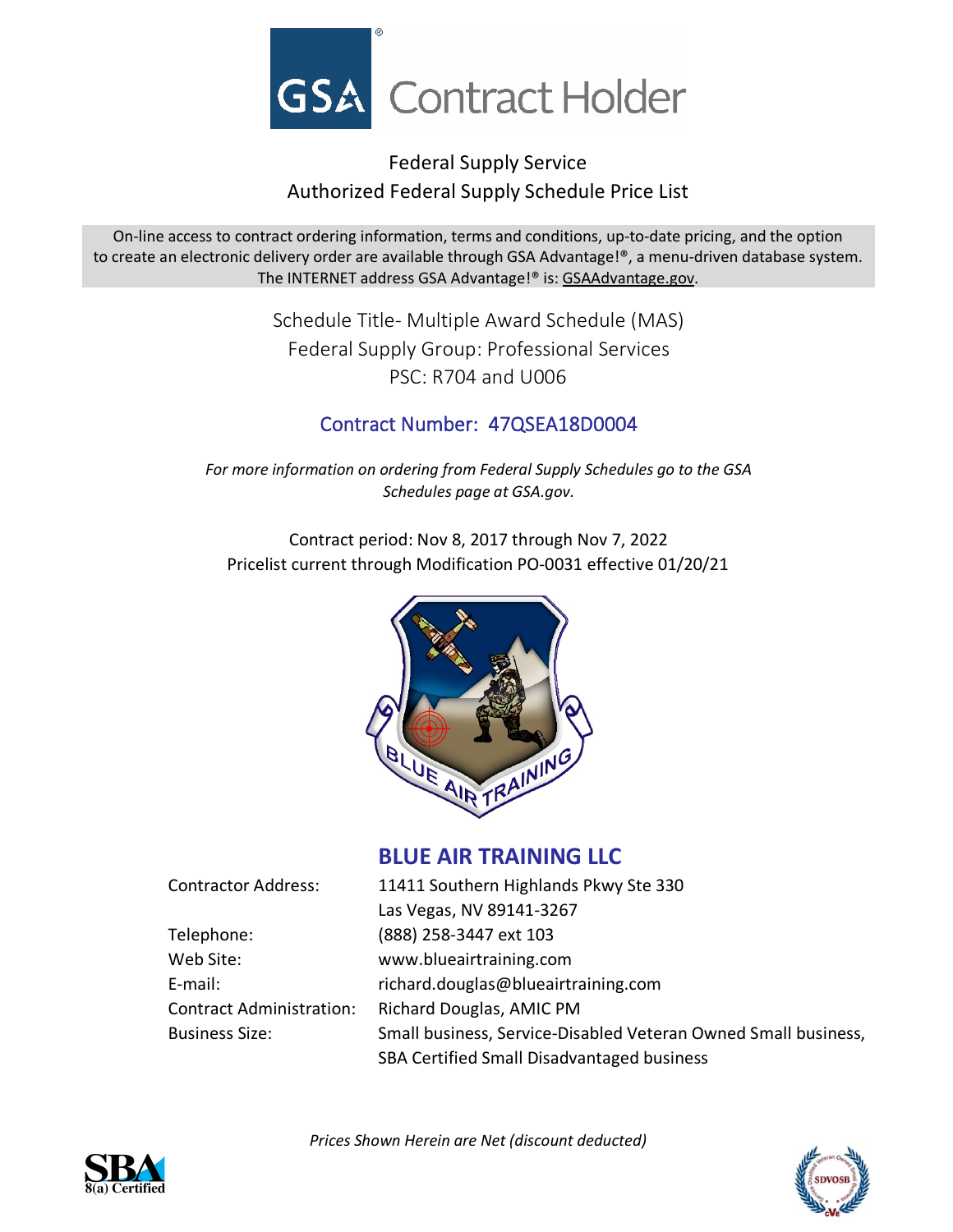



### CUSTOMER INFORMATION

### 1a. Table of Awarded Special Item Numbers:

| <b>SIN</b> | Recovery     | <b>SIN Title</b>                                 |
|------------|--------------|--------------------------------------------------|
| 611430     |              | Professional and Management Development Training |
| 611512     |              | <b>Flight Training</b>                           |
| <b>OLM</b> | <b>OLMRC</b> | Order-Level Materials (OLM's)                    |

- 1b. Identification Lowest Priced Model Number and Price for Each SIN: See page 4.
- 1c. Hourly Rates: See page 4.

#### 2. Maximum order:

| SIN        | Maximum Order  |
|------------|----------------|
| 611430     | \$1,000,000.00 |
| 611512     | \$1,000,000.00 |
| <b>OLM</b> | \$250,000.00   |

- 3. Minimum order: \$500.00
- 4. Geographic coverage (delivery area): Domestic
- 5. Points of production: Same as Contractor's address.
- 6. Discount from list prices: Government Net Prices (discounts already deducted.)
- 7. Quantity discounts:
	- 1% on orders of \$250,000-\$499,999
	- 1.5% on orders of \$500,000-\$999,999
	- 2% (and additional discount if negotiated) on orders of \$1,000,000+
- 8. Prompt payment terms:
	- $\geqslant$  00.5 % if Payment is made within 10 days

*"Information for Ordering Offices: Prompt payment terms cannot be negotiated out of the contractual agreement in exchange for other concessions."*

- 9. Foreign Items: Not Applicable
- 10a. Time of Delivery: To Be Determined at the Task Order level
- 10b. Expedited Delivery: To Be Determined at the Task Order level
- 10c. Overnight and 2-day delivery: To Be Determined at the Task Order level

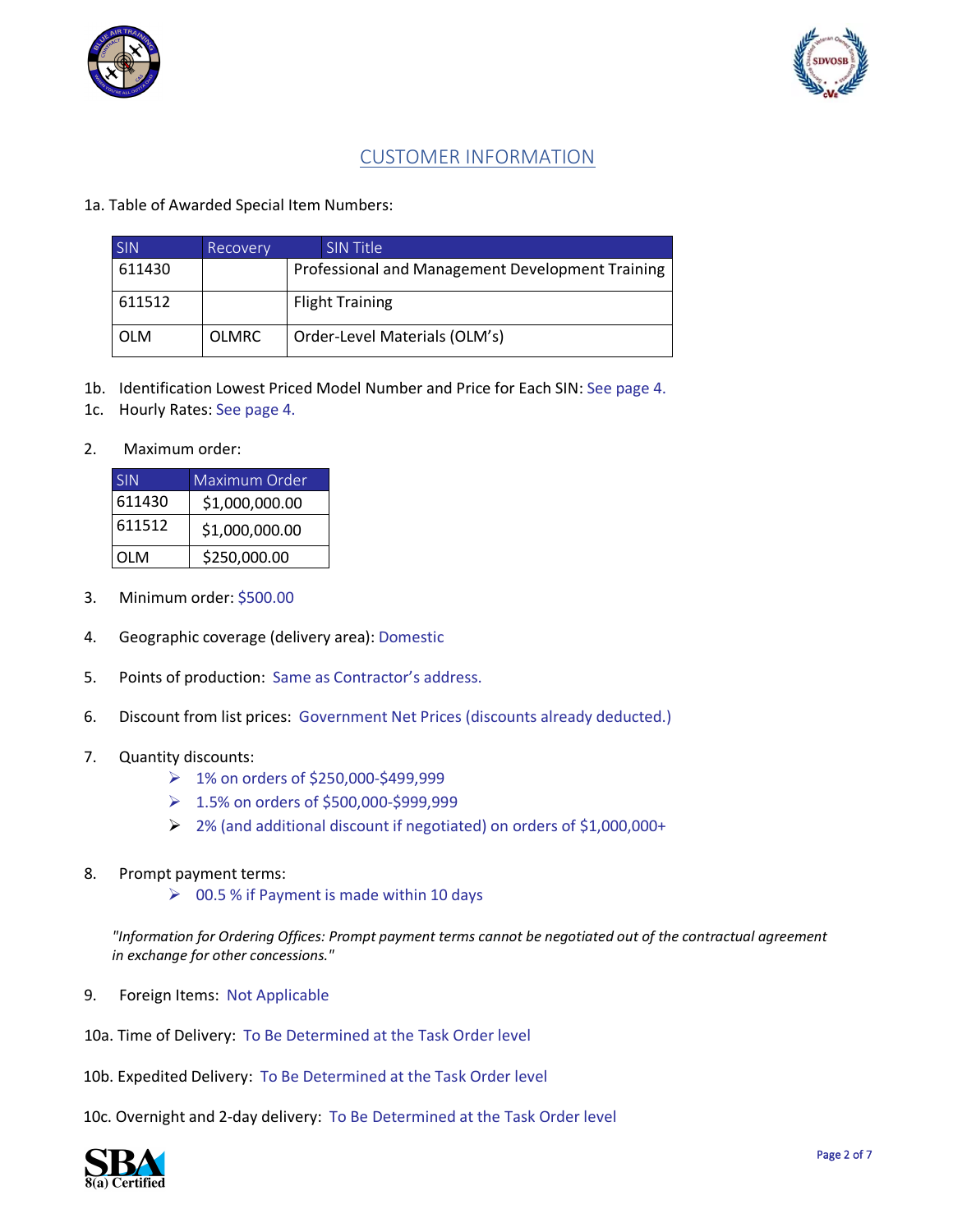



### 10d. Urgent Requirements: To Be Determined at the Task Order level

- 11. F.O.B. Point: Destination
- 12a. Ordering Address:

11411 Southern Highlands Pkwy Ste 330 Las Vegas, NV 89141-3267

12b. Ordering procedures: For supplies and services, the ordering procedures, information on Blanket Purchase Agreements (BPA's), are found in Federal Acquisition Regulation (FAR) 8.405-3.

- 13. Payment address: 11411 Southern Highlands Pkwy Ste 330 Las Vegas, NV 89141-3267
- 14. Warranty provision: Standard Commercial Warranty Terms & Conditions
- 15. Export Packing Charges: Not Applicable
- 16. Terms and conditions of rental, maintenance, and repair: Not Applicable
- 17. Terms and conditions of installation: Not Applicable
- 18a.Terms and conditions of repair parts indicating date of parts price lists and any discounts from list prices: Not Applicable
- 18b. Terms and conditions for any other services: Not Applicable
- 19. List of service and distribution points: Not Applicable
- 20. List of participating dealers: Not Applicable
- 21. Preventive maintenance: Not Applicable
- 22a. Special attributes such as environmental attributes: Not Applicable
- 22b. Section 508 Compliance for EIT: As Applicable
- 23. Data Universal Number System (DUNS) number: 027273972
- 24. Notification Regarding Registration in System for Award Management (SAM) Database: Contractor registered and active in SAM

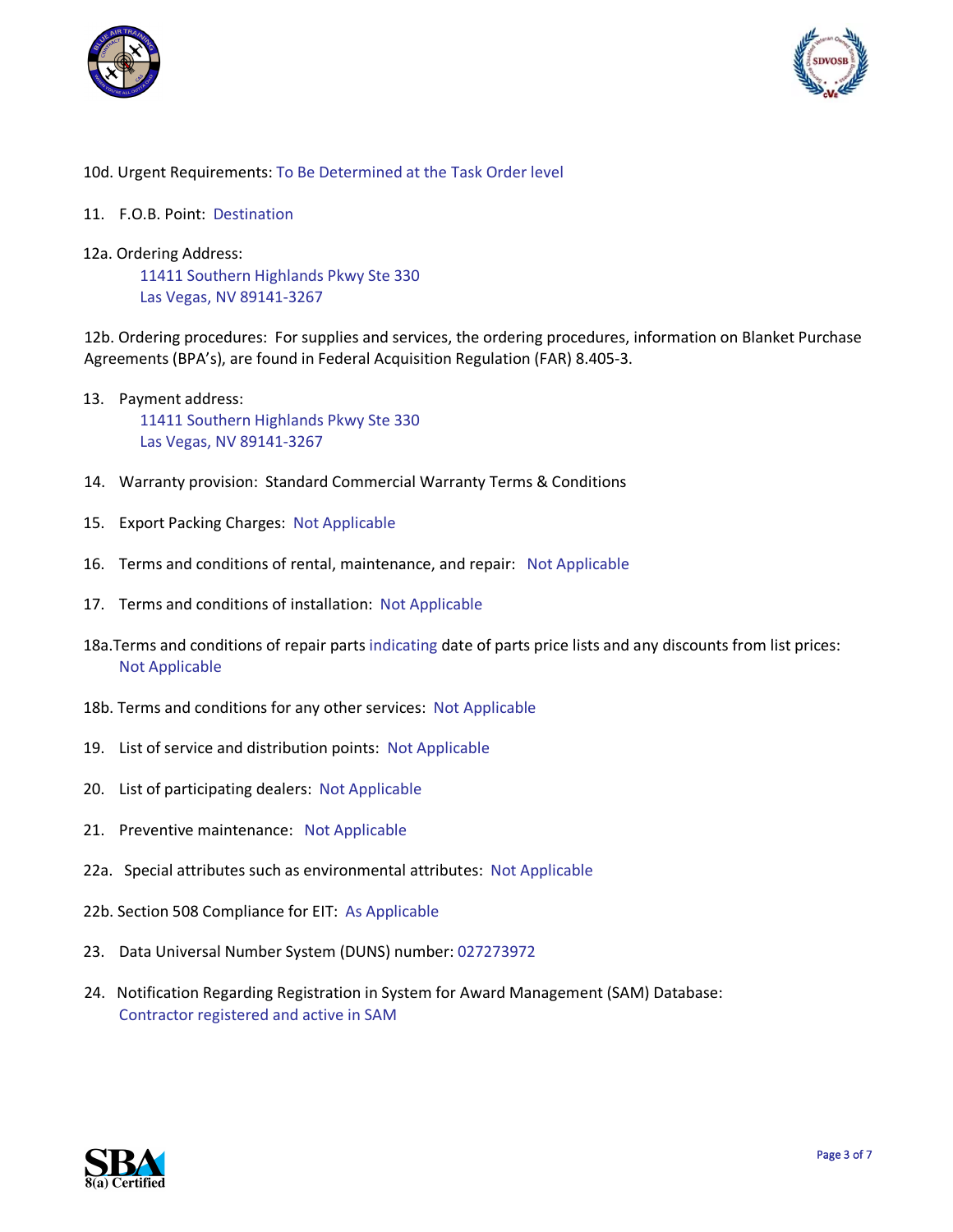



## GSA AUTHORIZED PRICELIST

|        | Labor                                                | Price           |
|--------|------------------------------------------------------|-----------------|
| SIN.   | Category                                             | (including IFF) |
| 611430 | <b>CAS SME Labor</b>                                 | \$97.55         |
| 611512 | Flight Hour - Jet Aircraft, no Weapons (DRY CAS)     | \$6,177.68      |
| 611512 | Flight Hour - Jet Aircraft, with Weapons (LIVE CAS)  | \$6,787.38      |
| 611512 | Flight Hour - Prop Aircraft, no Weapons (DRY CAS)    | \$2,229.05      |
| 611512 | Flight Hour - Prop Aircraft, with Weapons (LIVE CAS) | \$2,838.75      |

**Service Contract Labor Standards**: The Service Contract Labor Standards (SCLS), formerly known as the Service Contract Act (SCA), is applicable to this contract as it applies to the entire Multiple Award Schedule (MAS) and all services provided. While no specific labor categories have been identified as being subject to SCLS/SCA due to exemptions for professional employees (FAR 22.1101, 22.1102 and 29 CRF 541.300), this contract still maintains the provisions and protections for SCLS/SCA eligible labor categories. If and / or when the contractor adds SCLS/SCA labor categories to the contract through the modification process, the contractor must inform the Contracting Officer and establish a SCLS/SCA matrix identifying the GSA labor category titles, the occupational code, SCLS/SCA labor category titles and the applicable WD number. Failure to do so may result in cancellation of the contract.

### LABOR CATEGORY DESCRIPTIONS

### **Title:** CAS SME

**Functional Duties/Responsibilities:** Recently current and qualified Close Air Support (CAS) pilot or Joint Terminal Attack Controller Instructor (JTAC-I) with combat experience. Must be highly proficient with the CAS mission and all governing joint doctrine. Conduct classroom instruction to JTACs in various levels of upgrade training. Instruction can cover the full spectrum of CAS operations from Pre-mission planning through Post mission debrief. SME's are expected to be well versed in all aspects of Intelligence Surveillance and Reconnaissance (ISR), Suppression of Enemy Air Defense (SEAD), aircraft capabilities, weaponeering, airspace deconfliction, sensor management and battlefield coordination to list a few key aspects. Be proficient in current joint and Air Force TTP's and standard brevity communication terms.

**Minimum Education**: Bachelor's degree and 6 years of experience as a CAS SME. Bachelor's degree may be substituted with 4 additional years of experience.

**Minimum Experience Requirements:** Must be experts in air to ground support operations and JPUB 3-09.3. Rated pilot from tactical airframe must have at least 1,000 flight hours or JTAC with Instructor designation. Must have post-9/11 combat experience. Must maintain valid FAA Class 2 physical.

**Required/Supplemental Certifications:** Pilot's license and/or JTAC-I, SECRET clearance.

DESCRIPTION OF SERVICES

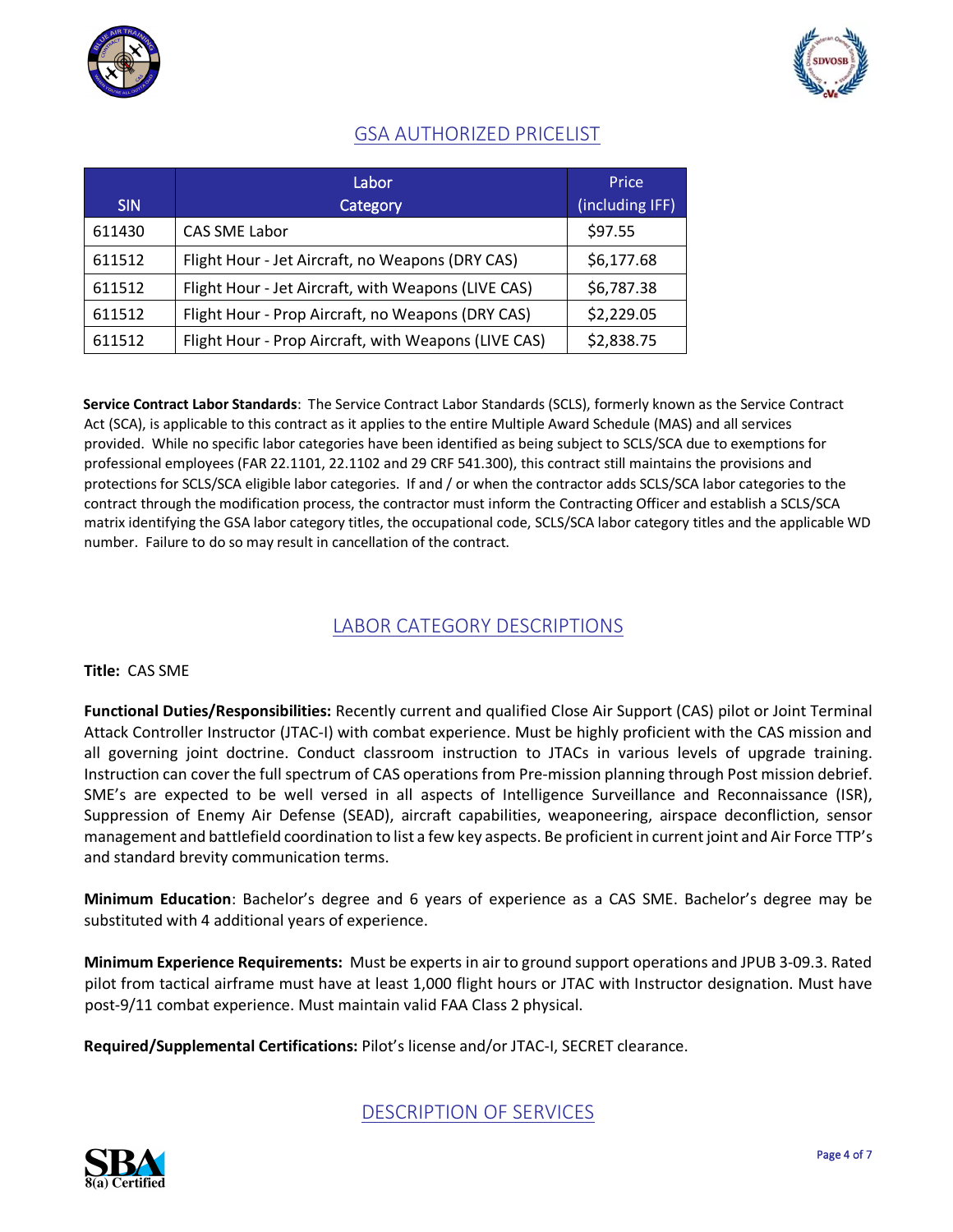



#### **1. Flight hour – Jet Aircraft (DRY CAS or LIVE)**

**Terms:** Performed and invoiced on a FFP basis per flight hour

### **Specific Description of Services:** Pre/Post Mission Coordination and Mission Execution

**Pre/Post Mission Coordination:** There is no substitute for face-to-face pre-mission coordination and briefing and post-mission debrief. Blue Air Training takes great pride in the skill of pre-mission planning and post-mission debriefing process. The process has been refined over the course of the careers for the Blue Air Training staff, who were highly trusted instructors during their Fighter Pilot and JTAC careers. During pre-mission planning, the Blue Air Training staff ensures all training objectives are identified and that the scenario is discussed, refined, and understood by all. Frequencies, airspace, timing, expectations, and TTPs must be coordinated internally to ensure the JTAC receives the most efficient and professional training possible. Post mission, Blue Air Training pilots will land and commute to the JTAC to deliver a Weapons School level debrief far exceeding AFI 11-214 guidelines. This ensures the JTAC receives the critical feedback that will help shape the growth and will sustain the positive skills already learned.

**Mission Execution:** All tactical aircraft are piloted by CAS Subject Matter Experts that have multiple combat deployments and are recognized experts in the CAS community. During Dry CAS, the pilot flies the same attack profile as a live mission. With proper coordination, we can utilize an onboard smoke generator to provide a visual representation of the simulated weapons release. This gives the JTAC and/or JTAC Instructor the immediate feedback to ensure clearance was given appropriately and it provides an increased level of realism to the training. For Live CAS, Blue Air Training aircraft employ BDU-33 practice munitions, and 7.62mm Strafe. With a Federal Firearms License (FFL), Blue Air Training can procure and utilize automatic weapons.

**Digitally Aided Close Air Support:** Blue Air Training aircraft have a variety of radios to support the mission. Some have a combination of ARC-164 UHF radios, as found in the A-10C and B-1B, and one VHF radio covering both civil and military VHF bands. Other aircraft are equipped with L3Harris AN/PRC-152A's which enable us to use secure communications when utilizing a crypto key. We also have the BATS-D AN/PRC-161 paired with a Tablet and ATAK software enabling us to be Link 16 capable. This is a program of record and it allows the aircraft communication suites to seamlessly interface on any tactical data network to conduct DACAS.

- **Communications Equipment:** Many operators train on the manual operation of their communications equipment in the classroom setting. Blue Air Training instructors provide a level of stress and fatigue on the operator, so that the training better simulates the conditions in which the operator will find themselves in combat. Additionally, Blue Air Training has strategic relationships with the manufacturers of these items to ensure the best possible methods are taught.
- **Challenging Exercises to ensure trainees grasp the skills taught:** Blue Air Training is known for the challenging, realistic, operationally relevant training that is provided. By executing a complex dynamic scenario, trainees are challenged to be operationally functional and efficient with management of the CAS tools available. This enables the warfighter to be tested, in a training environment, on the utilization of their equipment and tactics – before being deployed.

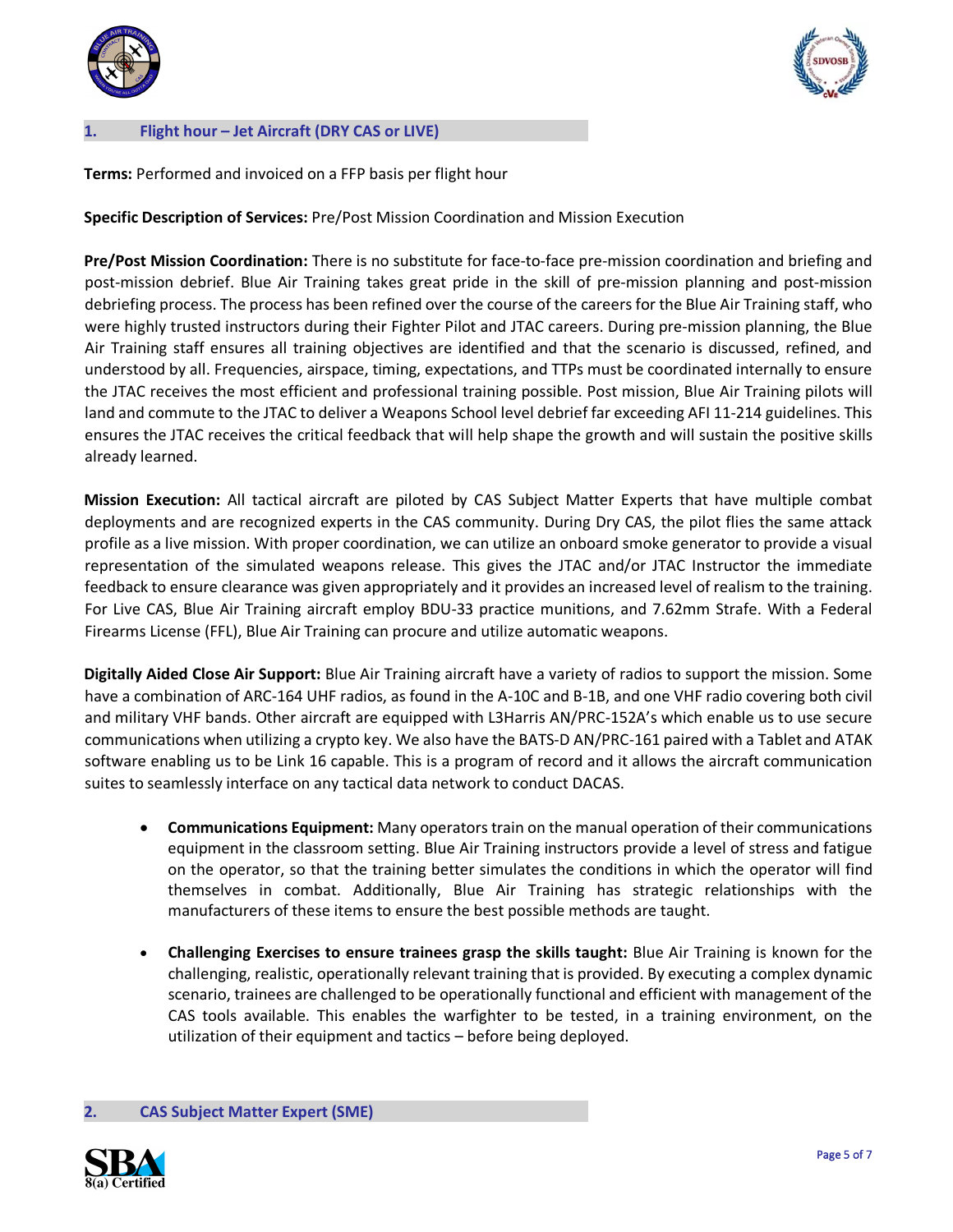



**Terms:** Performed and invoiced on a FFP basis per labor hour

### **Specific Description of Services:** Custom Academic Instruction

Using the "ADDIE" approach to curriculum development, Blue Air Training instructors promote a continuous improvement process to training.

**Analysis Phase:** In the analysis phase, Blue Air Training instructors work to clarify the instructional problem, the instructional goals and objectives are established, and the learning environment and learner's existing knowledge and skills are identified. Below are some of the questions that are addressed during the analysis phase:

- Who is the audience and their characteristics?
- What are the delivery options?
- What is the timeline for project completion?

**Design Phase:** During the design phase Blue Air Training instructors lay out the learning objectives, assessment instruments, exercises, content, subject matter analysis, lesson planning and media selection. The design phase should be systematic and specific. Systematic means a logical, orderly method of identifying, developing and evaluating a set of planned strategies targeted for attaining the project's goals. Specific means each element of the instructional design plan needs to be executed with attention to details. These are steps used for the design phase:

- Documentation of the project's instructional, visual and technical design strategy
- Apply instructional strategies according to the intended behavioral outcomes by domain (cognitive, affective, psychomotor).
- Create storyboards
- Draft products
- Apply visual design

**Development Phase:** During the development phase the Blue Air instructors create and assemble the content assets that were created in the design phase. Our programmers work to develop and/or integrate technologies and our testers perform debugging procedures. The project is reviewed and revised according to any feedback given.

**Implementation Phase:** During the implementation phase, procedures for training the Blue Air instructors and the trainees is developed. The instructor training covers the course curriculum, learning outcomes, method of delivery, and testing procedures. Preparation of the learners include training them on new tools (software or hardware), student registration.

**Evaluation Phase:** The evaluation phase consists of two parts: formative and summative. Formative evaluation is present in each stage of the ADDIE process. Summative evaluation consists of tests designed for domain specific criterion-related referenced items and providing opportunities for feedback from the trainees and instructors.

**Continuous Feedback:** The majority of Blue Air Training's academic instructor team are graduates of Fighter Weapons School, or the service equivalent course. The feedback process that occurs is honest, open, informative, and complete.